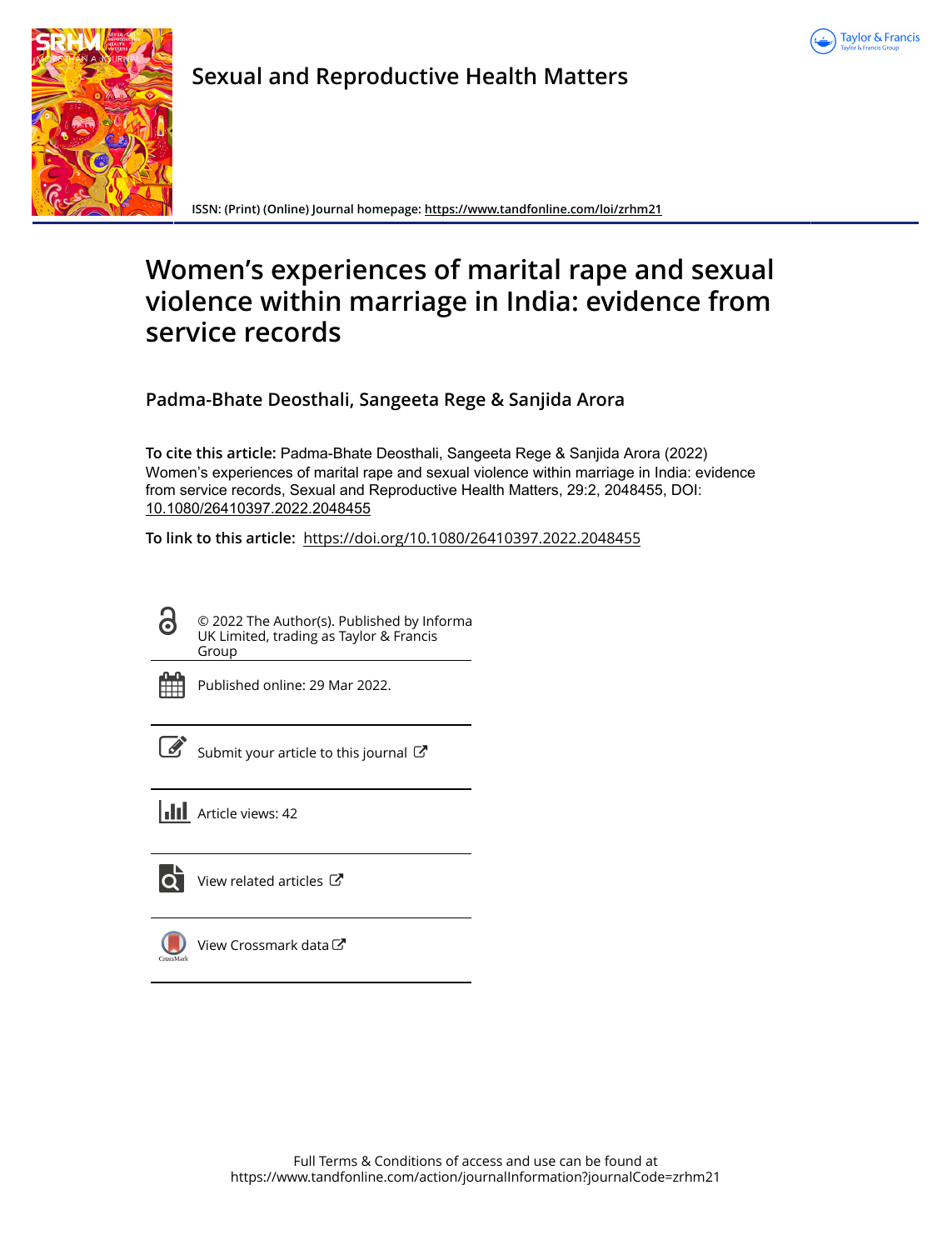SEXUAL AND SEXUAL AND<br>REPRODUCTIVE<br>HEALTH<br>MATTERS

MORE THAN A JOURNAL



Padma-Bhate Deosthali ®,ª Sangeeta Rege,<sup>b</sup> Sanjida Arora ®<sup>c</sup>

a Senior Advisor, Centre for Enquiry Into Health and Allied Themes, Mumbai, India

b Coordinator, Centre for Enquiry Into Health and Allied Themes, Mumbai, India

c Research Officer, Centre for Enquiry Into Health and Allied Themes, Mumbai, India. Correspondence: [sanjida@cehat.org](mailto:sanjida@cehat.org)

Abstract: Sexual violence within marriage is common and manifests in various forms, including marital rape. It has serious physical and mental health consequences and is a violation of women's sexual and reproductive health rights. Marital rape, reproductive coercion, inserting objects in the vagina or anus, and withholding sexual pleasure are forms of violence routinely experienced by women. Based on service records of survivors coming to public hospitals in an Indian city, this paper presents their pathways to disclosure and institutional responses such as hospitals and police. The findings highlight that a large proportion of survivors of domestic violence confide having experienced forced sexual intercourse by the husband while sharing their experience of physical, economic, and emotional violence with crisis intervention counsellors. However, a small number of women do report marital rape to formal systems like hospitals and police. These systems respond inadequately to women reporting marital rape, as the rape law exempts rape by husband. Sexual violence within marriage can have serious health consequences, and a sensitive healthcare provider can create an enabling environment for disclosing abuse and providing relevant care and support. The paper argues that a necessary precondition to enable women to access health care and justice is to nullify "Exception 2 to Section 375 of the Indian Penal Code" This exception exempts rape by the husband from the purview of the rape law. DOI: 10.1080/26410397.2022.2048455

Keywords: intimate partner, sexual violence, marital rape, women's health, reproductive coercion, criminalisation

The outrage after the rape and assault resulting in the murder of a health professional in December 2012 in India[\\*](#page-1-0) led to several public demands for addressing the issue of violence against women and changes in the criminal justice system. One response by the Indian government was to introduce amendments to the criminal law of rape. Before these amendments, an act was considered rape only if there was an attempt at peno-vaginal penetration. The law did not include as rape other forms of sexual violence, such as inserting objects or any other body part into a woman's vagina, <span id="page-1-1"></span>anus, mouth, or urethra. The Criminal Law Amendment Act, 2013 brought in critical changes providing a standardised framework on rape and sexual violence but, regrettably, the issue of sexual violence by the husband in a marital relationship (marital rape) is left out. These amendments thus failed to address the concern of sexual violence within marriage. The law retains the exemption from the offence of rape of forced sexual intercourse by a husband with his wife. This exemption is based on the notion that there is "implied and irrevocable consent to sexual intercourse by women" in marital relationships. $1$  This impunity of marital rape ignores the relationship which has been established between sexual violence within marriage and health consequences for women.

<span id="page-1-0"></span><sup>\*</sup>There has been widespread national and international condemnation of the assault and gang rape of a 23-year-old health professional in Delhi in 2012, which led to her death. This case is also widely known as the Nirbhaya case.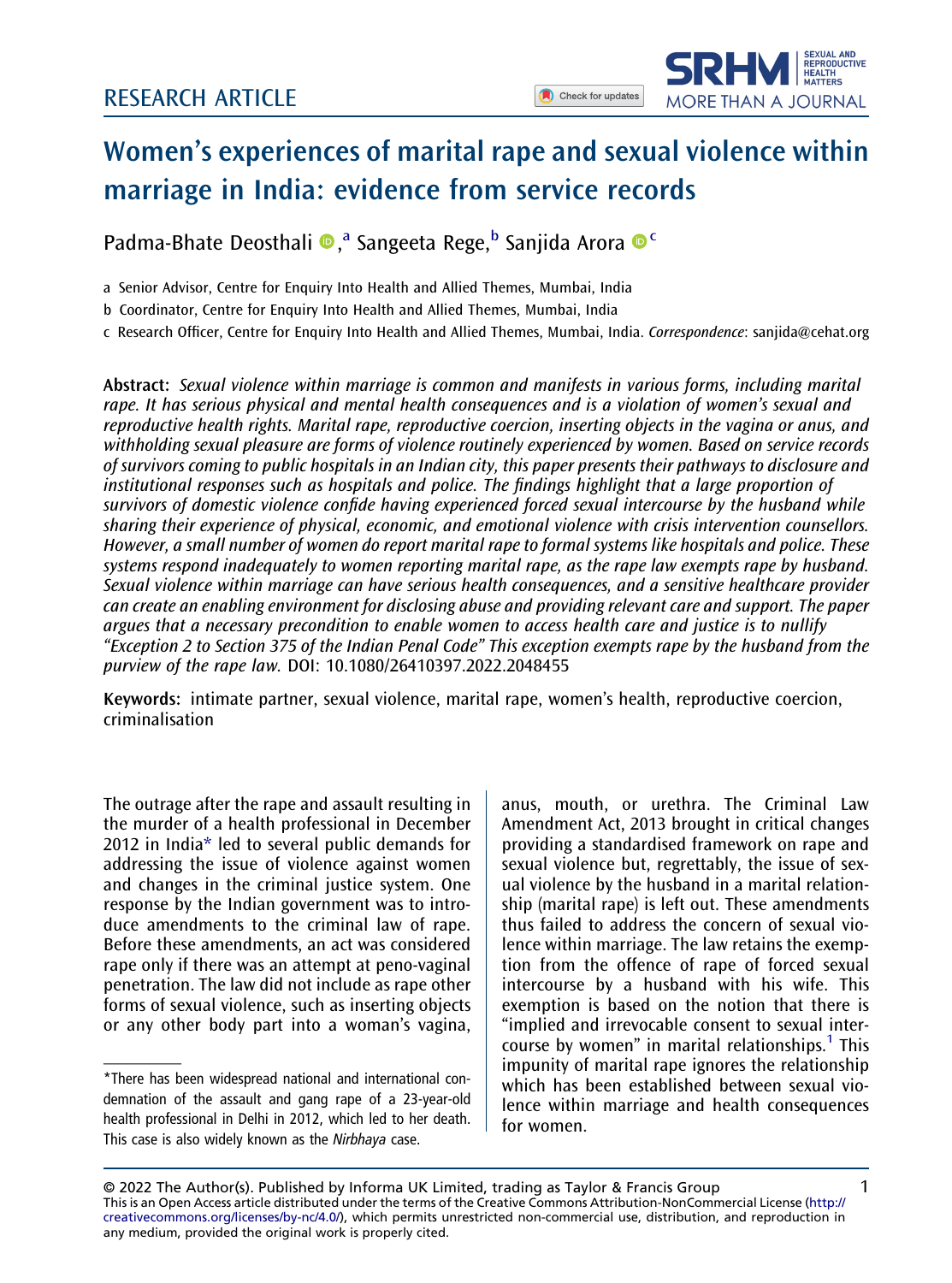# Current evidence on sexual violence by an intimate partner

Violence against women (VAW) has been recognised as a public health issue and a violation of women's human rights. The 2030 Agenda for Sustainable Development Goals has emphasised the need to monitor VAW. Yet, there is limited highquality, actionable data on the prevalence of VAW due to limited capacities to measure prevalence, lack of resources and the ethical and methodological challenges in researching VAW.

Asking women about sexual violence by an intimate partner is challenging across cultures. Global estimates based on Demographic and Health Surveys (DHS) provide some insights into the prevalence of intimate partner violence. The latest available estimate on intimate partner violence from the World Health Organization (WHO) is that "globally about 1 in 3 (30%) of women worldwide have been subjected to either physical and/or sexual intimate partner violence or non-partner sexual violence in their lifetime". (WHO, 2021) Further, a multi-country study found that in 10 countries sexual VAW of age 15–49 years from an intimate partner varied from 6% to 59%. (WHO, 2005)

In India, the National Family Health Surveys (NFHS)[†](#page-2-0) and National Crime Records Bureau (NCRB) $\ddagger$  are the only two sources which provide national-level data on VAW. The NCRB data include only those women and/or their families who have mustered up the courage to register a police complaint. Additionally, as the law does not recognise sexual violence by husbands, the reporting of marital rape is almost negligible. A working paper based on a comparison of NFHS and NCRB data indicated that less than 1% of cases of sexual violence by the husband are reported to the police. $<sup>2</sup>$  $<sup>2</sup>$  $<sup>2</sup>$ </sup>

<span id="page-2-2"></span>The NFHS uses two categories to measure sexual violence: "use of physical force by the husband to have sexual intercourse even when the wife did not want to" and "forcing a woman to perform sexual acts she did not want to". A study carried out in urban parts of Southern India reported on several forms of sexual violence by the husband. These included the use of physical force by the

<span id="page-2-3"></span>husband for engaging in "sexually degrading or humiliating acts, using weapons for forcing sex, forcing wife to engage in sex in absence of privacy, and criticising or humiliating wife for or during sex".<sup>[3](#page-10-2)</sup> The study did not include actions such as "preventing access to contraception and safe abortion" as forms of violence by the husband, but these have been now recognised as reproductive coercion, a form of domestic violence. A cross-sectional study in Gujarat and West Bengal also found underestimation by research studies of sexual violence in marital relationships. The study concluded that measuring sexual violence with questions focusing only on forced sex would lead to underestimation. Women were less likely to indicate sexual contact as coercive if physical violence was not involved.<sup>4</sup>

<span id="page-2-7"></span><span id="page-2-6"></span><span id="page-2-5"></span><span id="page-2-4"></span>The reported prevalence of sexual violence by intimate partners varies widely across studies in India. A survey carried out in 2010 reported that one in five men reported having ever forced their wives for sex. $5$  In another study carried out in rural Karnataka, 36% of the women agreed to the statement that "a husband might force his wife to have sex even if she refuses".<sup>[6](#page-10-5)</sup> A mixedmethod study in Chennai found that about 31% of women reported sexual violence by husbands.[7](#page-10-6) A large-scale survey on married men in four districts of Uttar Pradesh found that about 32% of husbands in their lifetime had forced their wives to have sexual intercourse.<sup>[8](#page-10-7)</sup> More recently, the National Family Health Survey (2019–2020) showed that 29% of ever-married women had experienced some form of physical or sexual violence from their husbands.[9](#page-10-8)

<span id="page-2-11"></span><span id="page-2-10"></span><span id="page-2-8"></span>There is also substantial evidence on the occurrence of sexual violence by the husband during pregnancy.<sup>10</sup> A study conducted by Varma and colleagues<sup>11</sup> in an antenatal setting found that, in the previous 12 months, 14%, 9% and 15% of pregnant women faced physical, psychological, and sexual violence, respectively. A recent study found that 40% of women who reported domestic violence during pregnancy faced sexual violence from husbands.[12](#page-10-11) More recently, the National Family Health Survey (2019–2020) showed that 29% of ever-married women had experienced some form of physical or sexual violence from husbands.<sup>9</sup>

<span id="page-2-13"></span><span id="page-2-12"></span><span id="page-2-9"></span>These estimates on the prevalence of marital rape should be interpreted carefully. In general, there is gross under-reporting of sexual violence in India due to stigma and barriers faced by survivors related to notions of shame and honour.<sup>13</sup>

<span id="page-2-1"></span><span id="page-2-0"></span><sup>†</sup> NFHS is the only national-level source of data on the prevalence of intimate partner violence along with related indicators ‡ The National Crime Records Bureau (NCRB), under the Ministry of Home Affairs, Government of India, collects and analyses all data on crime as defined by the IPC.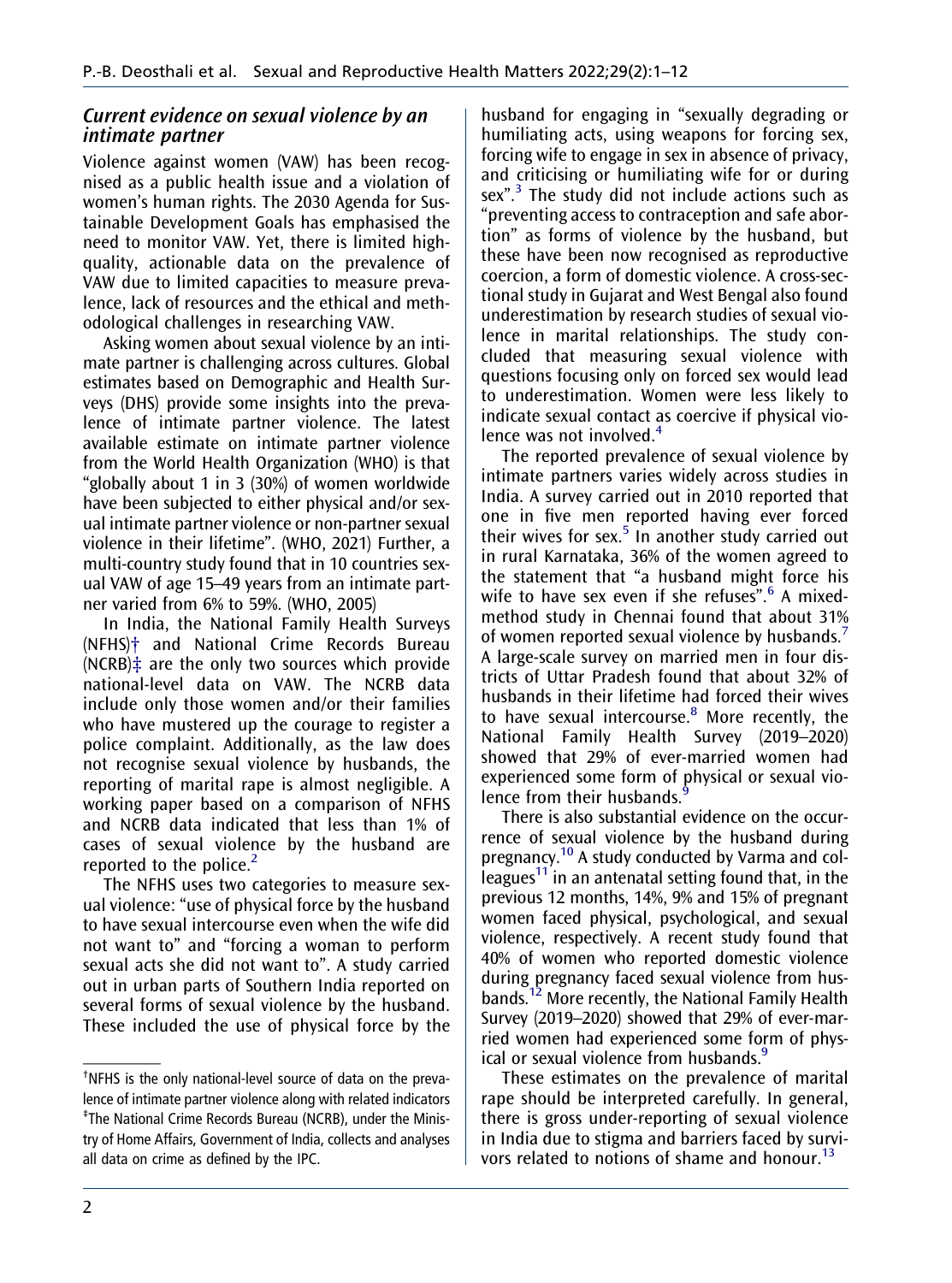# Health consequences of sexual violence in marriage

<span id="page-3-0"></span>There is strong evidence in the literature to indicate that marital rape leads to severe physical, sexual, reproductive, and psychological health consequences. $14-16$  As women are abused multiple times by a person they trusted, the consequences of marital rape on women's health are grave. $17,18$  $17,18$ 

<span id="page-3-2"></span><span id="page-3-1"></span>Health consequences include an increased risk of getting sexually transmitted or reproductive tract infections (STIs/RTIs) and HIV/AIDS due to forced sex and the wife's inability to negotiate the use of condoms by her husband.<sup>19–21</sup> It is evident from the literature that men who inflict violence on their spouses are more likely to engage in sex outside marital relationships, have sexually transmitted infections, and thus pose an increased risk for their spouses through sexual coercion.22–<sup>24</sup> Further, sexual violence has also been found to be associated with stillbirths, pelvic inflammatory diseases (PIDs), poor access of women to prenatal care, and attempted suicides by women.<sup>2</sup>

<span id="page-3-4"></span><span id="page-3-3"></span>Women facing domestic violence were found to be 2.59 times more likely to experience perinatal and neonatal mortality in a study conducted in North India among 2199 pregnant women.<sup>[8](#page-10-7)</sup> A study by Johri et al. recommended that reproductive health services must include screening for spousal violence as they found an association between miscarriage and violence faced by women from an intimate partner.<sup>[26](#page-11-1)</sup>

<span id="page-3-5"></span>This paper attempts to describe the experiences of women facing sexual violence in marriage, how these women come in contact with the health system, and the response they receive from the health system and police. The findings raise important concerns regarding the inadequacy of redressal mechanisms and the limited roles played by the police and health system, influenced significantly by the impunity afforded to marital rape by the law. The paper highlights the pivotal role that a sensitive health system can play in identifying sexual violence by recognising the health consequences associated with it.

# Methodology

The paper is based on service records of violence survivors. These service records include counselling records of a public hospital-based crisis intervention department and medico-legal forms of three public hospitals in Mumbai. The authors are part of a non-governmental organisation (NGO) working with public hospitals on strengthening their response to VAW. As part of monitoring the quality of services and adherence to standards of care, the authors are responsible for the review of service records, including medico-legal forms and counselling records, and building the skills of healthcare providers to provide a comprehensive response to women facing violence. A team of counsellors routinely reads the service records and monitors the documentation quality regularly.

For this paper, we have analysed the following records quantitatively and qualitatively:

i. Counselling records of survivors who reported domestic violence at a public hospital-based crisis intervention department from April 2008 to March 2017:

These women did not come to the hospital with a complaint of marital rape. They sought services for domestic violence from the crisis intervention department at the hospital. We analysed the counselling records to understand the profile of survivors who disclosed sexual violence while seeking domestic violence services from the counsellor, their experiences of violence, consequences on health, and coping mechanisms. Counselling records are maintained by counsellors and include socio-demographic profile, history of violence, health consequences, support sought in the past, and intervention provided by the department.

ii. Medico-legal forms of all survivors who reported sexual violence from an intimate partner at all the three hospitals during a nine-year period (April 2008 to March 2017): We analysed these forms to present the profile of survivors, the types of sexual violence reported, the pathways through which these survivors reached the hospital, and their experience of seeking justice. Medico-legal forms include the basic profile of the survivor, the reported incident of sexual violence, time since the incident, details of physical examination, evidence collected, and medical opinion of the doctor.

The two data sources represent different pathways to disclosure, as shown in [Table 1.](#page-4-0)

The Anusandhan Trust's Institutional Ethics committee approved the study to analyse these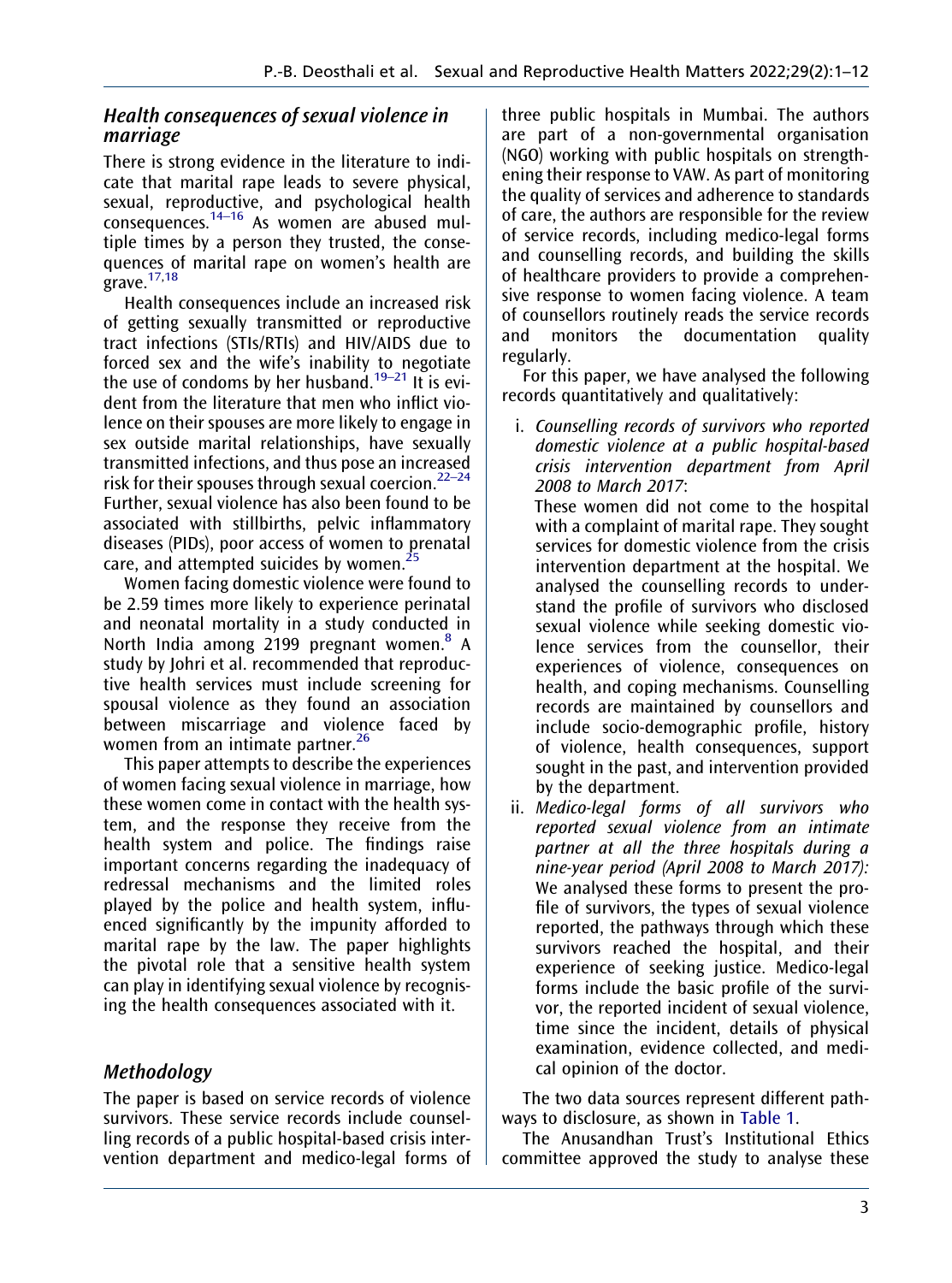<span id="page-4-0"></span>

| Table 1. Pathway to disclosure                                                                                       |                           |  |
|----------------------------------------------------------------------------------------------------------------------|---------------------------|--|
| Women disclosing marital rape to<br>counsellors while seeking support for<br>domestic violence (counselling records) | 828 of<br>1783            |  |
| Women reporting marital rape to the<br>hospital (Medico-legal forms)                                                 | 18 <sub>o</sub> f<br>1664 |  |

records (ATIEC06/2016, 15 October 2016). In the process of analysing the data, all ethical guidelines have been adhered to. The original service records were photocopied and the identifiers were removed from xerox copies with white ink. The data were entered into the Statistical Package for Social Sciences (SPSS) for Windows, Version 20.0. Armonk, NY by IBM Corp. The data were entered jointly by the data entry operator and counsellors to avoid abstraction of information. We gave a unique registration number to each case of domestic and sexual violence to maintain confidentiality. The unique registration numbers were used to maintain the Management Information System of these cases. This information system was accessible only to the team members who were involved in this project. The photocopied case records are also kept under lock and key.

# Findings

#### Domestic violence survivors reporting sexual violence to counsellors: analysis of counselling records

Most often women first disclose physical, financial, and emotional violence to a counsellor. Once trust is established, women feel comfortable about sharing their experience of sexual violence with a counsellor.

# Profile of women

At the hospital-based counselling centre, of a total of 1783 women registered during the period 2008–2017, 79.4% (1416) were currently married, 10.4% were separated/widowed or deserted, and 10.2% were never married. Of the currently married women (1416), 58.5% (828) women reported experiencing sexual violence from their husbands. The majority of women were young, with 8% being in the age group of 18–35 years.

# Pathway to the crisis intervention department in public hospitals

Forty-one percent (339) of the women were referred to the crisis intervention department by the health system as they had come to the hospital for treatment of health complaints as a result of ongoing violence. The health complaints ranged from physical assault reported by 46%, attempted suicide by 28%, reproductive health complaints by 25% and attempted homicide by 1%.

# Forms of violence

The history of violence revealed that 91% of women had been experiencing violence since marriage. One in four women (25.6%) who were married for less than a year were pregnant when they reached the crisis intervention department. They reported that they were not using any form of contraception due to the sexual control exerted by their partners.

[Table 2](#page-4-1) shows different forms of sexual violence reported by women. Sixty-eight per cent of the women reported "forced sex," referring to forced penile penetration and 8% of women reported that they had experienced "forced anal or oral penetration". These forced sexual acts would be recognised as "rape" under Section 375

# <span id="page-4-1"></span>Table 2. Forms of sexual violence disclosed to a counsellor

|                                                                         | <b>Total</b><br>number of<br>women |    |
|-------------------------------------------------------------------------|------------------------------------|----|
| <b>Forms of violence</b><br>(multiple responses)                        | $N =$<br>828                       | %  |
| Forced sexual intercourse                                               | 565                                | 68 |
| Withholding sexual pleasure                                             | 260                                | 29 |
| Not allowing women to use any<br>contraceptive                          | 79                                 | 10 |
| Forcing her to have children                                            | 119                                | 14 |
| Forcing wife to perform sexual acts<br>against her will (e.g. oral sex) | 64                                 | 8  |
| Sexual advances from other family<br>members                            | 30                                 | 4  |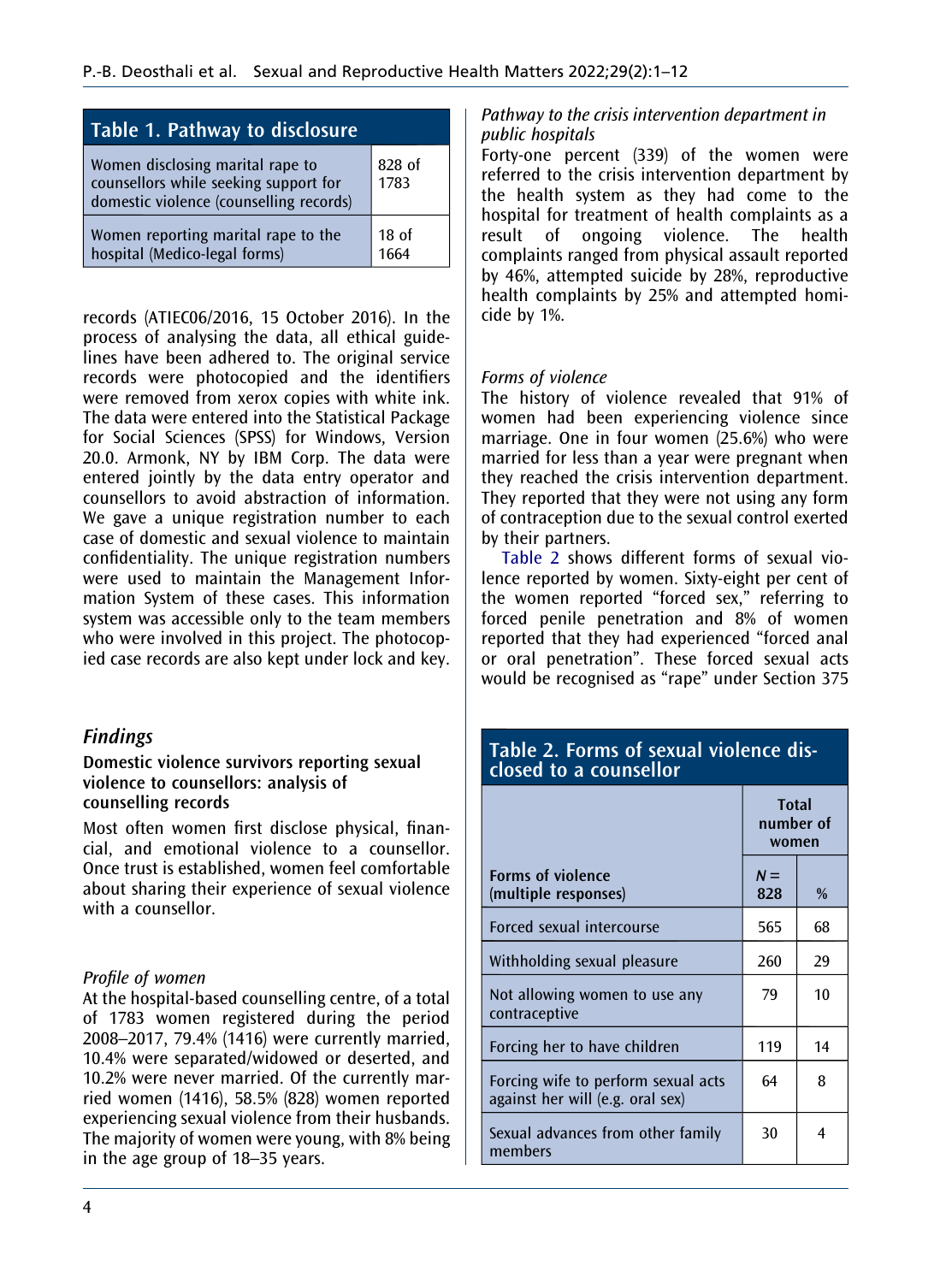only if exception 2 to the law were not to exclude marital rape.

The analysis of case records also revealed several forms of sexual violence experienced by women in addition to forced sexual intercourse [\(Table 2](#page-4-1)). Twenty-four per cent of women reported reproductive coercion as the husband refused to use any contraceptive and also prohibited her use. Four percent of women reported facing sexual violence from the husband's relatives.

As seen here, sexual violence within marriage takes various forms that go beyond "forced sexual intercourse"/marital rape. The partner's refusal to use contraception or allow the woman to use any form of contraceptive, and forcing the woman to have children, are recognised as reproductive coercion and a form of sexual violence. Women also complained of being forced into oral and anal sex against their wishes and having sexual acts forced on them against their will, as well as acts that they found repulsive. Twenty-nine per cent of women reported husbands' withholding of sexual pleasure. Their husbands either had other partners or were going to sex workers, and the women shared that lack of sexual relations was painful for them and was difficult to talk about to anyone.

About 92% of women informed about experiencing physical and financial violence concurrently with ongoing sexual violence. [Table 3](#page-5-0) presents other forms of violence reported by women.

# Health consequences

The impact of ongoing abuse on the physical and mental health of survivors was assessed by counsellors. Physical health consequences such as injuries were reported by 82% of women while reproductive health problems like abortion, miscarriage, RTIs, and prolapse of the uterus were reported by 22% of women. Mental health consequences were reported by 98% of women, among

# <span id="page-5-0"></span>Table 3. Forms of violence reported by those experiencing sexual violence

|                  | $N = 828$ | %   |
|------------------|-----------|-----|
| Physical         | 760       | 92  |
| Emotional        | 828       | 100 |
| <b>Financial</b> | 759       | 92  |

whom 26% had attempted to end their life while 29.4% reported thoughts of ending life (suicidal ideation). Other mental health consequences experienced by survivors included nervousness and tension (72%) and feeling afraid all the time (36%). Forty-eight percent of the women sought help from police by filing a domestic violence complaint but in all these cases the police had registered a non-cognisable offence, i.e. an entry in a police diary that does not warrant any investigation. At present, there is no option for such women to file a criminal complaint due to "exception 2 in Section 375 of the Indian Penal Code".

#### Women reporting marital rape to the hospitals: analysis of medico-legal forms of survivors of rape

Based on the data from three public hospitals in Mumbai, from 2008 to 2017, of 1664 rape survivors, at least 18 women reported marital rape and sought medico-legal support.

# Profile of women

Women reporting marital rape were mostly young. Thirteen were in their 20s, and five were in their 30s. Of the 18 women, 8 were residing with their husbands and 10 were separated from their husbands due to severe violence. Those currently living with their husbands were married for a year or two.

## Pathway to hospital

Ten women reported directly to the hospital, and police brought in eight. The women who reported to the hospital directly had been raped in the previous one to five days. These women suffered injuries and came to the hospital for treatment. One of these women was pregnant when she had been raped. Of those brought by police, the incident occurred two to three days back in one case, and two to six months ago in the remainder. As there were ongoing threats of rape or physical assault or attempts at rape by the husband, the women wanted to file a case of rape.

#### Forms of sexual violence and health consequences

The forms of marital rape included forced penovaginal and anal intercourse, inserting materials like rods, bottles, chilli powder in the vagina, forced oral sex, and forcing women to watch pornographic material. Women reported experiencing physical assault along with sexual violence.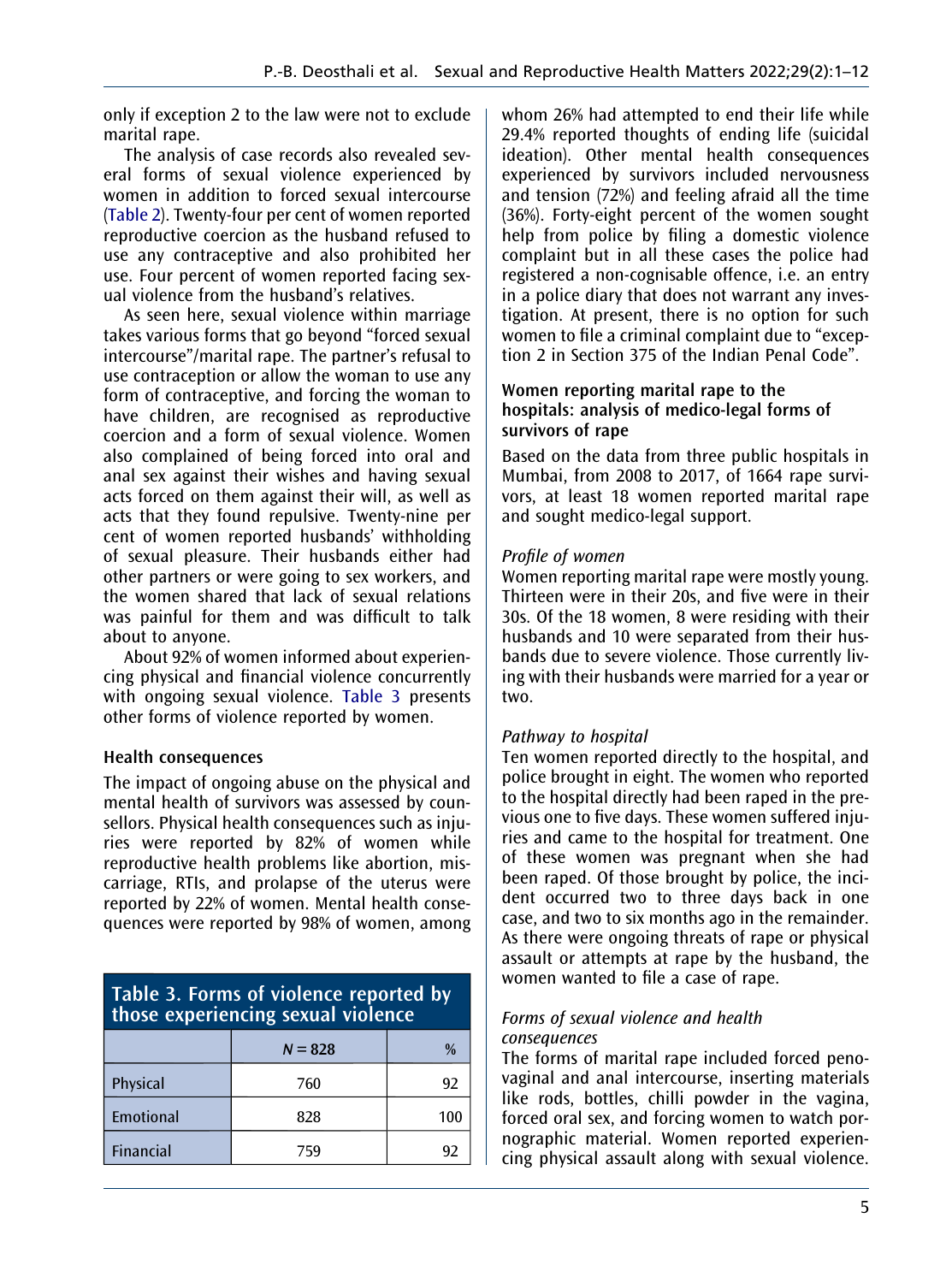Thus, women came to the hospital to get treatment for vaginal/anal injuries, bruises, and bite marks on the body.

All the women reported experiencing domestic violence including forced sexual intercourse. Only women separated from their partners had registered domestic violence cases against their partners that included physical, emotional, and economic abuse. The women who were separated from their partners said that the husbands had either come to meet them at their residence on the pretext of asking for forgiveness or meeting the children. They had then raped them, or assaulted the women on the roads and dragged them home before raping them.

"In one such case, a woman (22-year-old) has been living separately from her husband due to sexual abuse, physical violence and demands for money. When she was going back home from the office, her husband caught her and asked for money, had sex with her forcefully and put kerosene on her. She suffered burns and reached the hospital for treatment." (From service record of a 22-yearold survivor)

"A survivor who had divorced her husband because of domestic violence said that he came to her house, asked for forgiveness, and had forced sex with her." (From service record of 32-year-old survivor)

It was not the first time the partner had raped them after separation. But the continued threats and fear prompted them to seek help. These threats also included threats to rape a child or relative. Two women had been raped by their husbands several times, but they reported the recent incident as the husband threatened to rape their child or relative.

Women currently married and living with their partners had been experiencing domestic violence for one or two years. The incident reported by them was not the first incident they had experienced, but the consequences of such repeated acts pushed them to seek support. They told the doctor about the violent sex that their partners forced on them. In one case, a 20-year woman married for six months came to the hospital after sustaining several injuries. She disclosed to the doctor that her husband would have sex violently with her.

"A 21-year-old survivor married for a year said that her husband injected a syringe of blood in her back when she was pregnant, which she suspects to be HIV-positive blood. She came to the hospital for a

medical check-up and abortion. She disclosed that her husband had been inserting pens and bottles in her vagina, throwing chili powder, and forcing her to watch pornographic material on the mobile." (From service record of a 21- year- old survivor)

#### Response of police to marital rape

All 18 women contacted the police either directly or after the medico-legal examination at the hospital. Women reported that they had been kept waiting for a long time at the police station as the police did not know what to do in cases where women reported rape by their husbands. For those who had reached the police first, such delay caused loss of medical evidence and delay in accessing medical care, causing further agony to the survivor.

For 2 of the 10 separated or divorced women, the police had registered domestic violence cases under the Indian Penal Code (IPC) 498A and/or IPC 377, but none had filed a rape case. $\S$ The police were not aware of the amendments to rape law that recognised sexual violence by the husband who was separated or divorced as rape[.\\*\\*](#page-6-1) Of the eight women who were currently living with their husbands, the police noted the complaint and brought three women to the hospital but did not register a First Information Report  $(FIR)$ <sup>++</sup> as the perpetrator of rape was the husband. The police told four women that they could not do anything in cases of rape by the husband, as marital rape was not a crime. In the case of the 21-year-old woman who reported that her husband had injected HIV-positive blood, a social worker accompanied the woman to the police and the police filed a case under Section 498A.[‡‡](#page-6-3) The inadequate police response is of concern as all the women had suffered severe violence. The least

<span id="page-6-1"></span><span id="page-6-0"></span><sup>§</sup> These are sections under criminal law.

<span id="page-6-2"></span><sup>\*\*</sup>The current law criminalises any form of sexual intercourse by the husband upon his wife during a period of separation, as provided under section 376B of the Indian Penal Code, 1860. ††First Information Report (FIR) is a "written document prepared by the police when they receive information about the commission of a cognisable offence" (Indian Law Watch).<br><sup>#‡</sup>Section 498A makes it criminal for a husband and his rela-

<span id="page-6-3"></span>tives to subject a married woman to cruelty. The law has defined 'cruelty' "to include inflicting physical or mental harm to the body or health of the woman and indulging in acts of harassment to coerce her or her relatives to meet any unlawful demand for any property or valuable security" (India Code: Digital Repository of all Central and State Acts).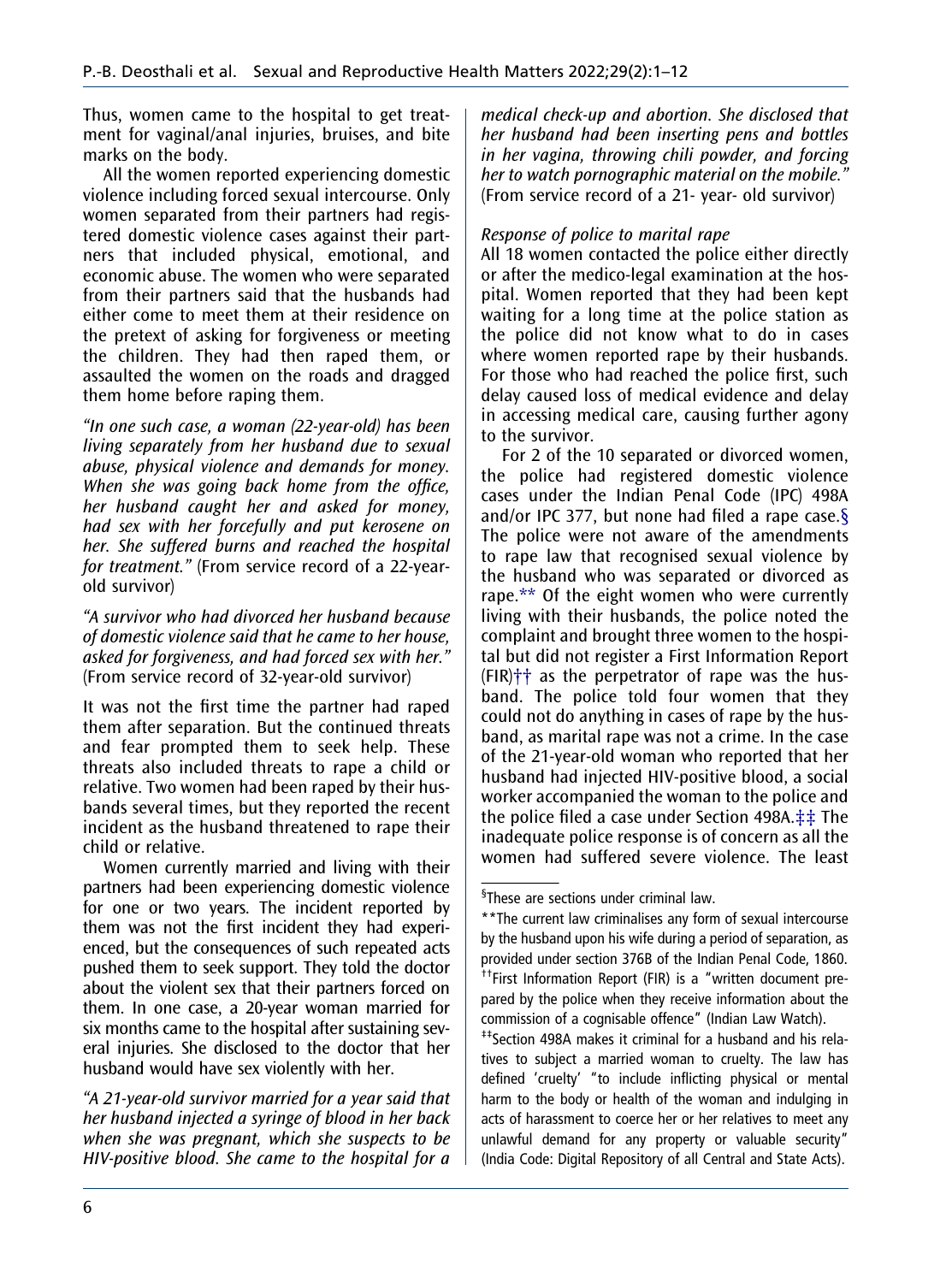that the police should have done was record a cognisable offence or FIR and ensure immediate medical care and examination of the survivors.

# Response of health workers to marital rape

Women narrated their experience of violence to the examining doctor. Whether they came directly to the hospital or were brought by police, the hospital had followed the protocol mandated by the MoHFW for examination, treatment, and evidence collection of victims/survivors of sexual violence. The health workers had registered a medicolegal case documenting the history as told by the survivor. They had also carried out a medico-legal examination and provided treatment without speculation over whether or not this was a case of "rape" as per the law. They noted the current and past incidents of violence, conducted a medical examination, collected evidence where necessary, and provided the woman with treatment and counselling. They followed due procedure without any debate around whether a "rape pro forma" should be filled or not. It is important to note that such a response is not routine but an exception in Indian public hospital settings. The study hospitals have been following a Standard Operating Procedure since 2008 and receive technical support, such as training, supervision, and monitoring of the quality of response to survivors of rape from the NGO to which the authors belong.

However, this is not the case in most other health facilities in the city or other parts of India, where providers are not trained to respond sensitively to cases of sexual violence. The difficult experience of one of the survivors is evidence of this. The woman was denied medico-legal examination by two public hospitals in the city and spoke about how she was kept waiting at the hospital. The doctor discussed her case with senior colleagues and told the survivor that rape by her husband was not "rape" and that the hospital could not carry out a medico-legal examination. When she insisted, they asked her to register a police complaint and come back with the police. Finally, she was referred to the hospital where a crisis intervention department is located and her complaint was recorded but by then she had lost two days. This narrative depicts the routine response of most hospitals, where there is a failure to recognise marital rape as "rape" that requires medico-legal care, and underscores the need to have clear protocols and training of healthcare providers to adhere to them.

# **Discussion**

The findings from service records of survivors suggest that marital rape and other forms of sexual violence within marriage are common. Sexual violence within marriage is not limited to rape/ forced sexual intercourse but also includes reproductive coercion, which causes health consequences that bring survivors in contact with a health provider. Large numbers of survivors of marital sexual violence seek health care from hospitals and counselling services from the crisis intervention department. However, very few survivors reach the hospital to report marital rape for medico-legal purposes.

Fifty-eight per cent of domestic violence survivors reported facing sexual violence from their husbands. Despite this high proportion, it is likely that many women may not have disclosed marital rape to the counsellor due to shame and the perception of sexual violence as being part and parcel of intimate relationships. It is recognised that patriarchy allows men to exert sexual and repro-ductive control over women.<sup>[27](#page-11-2)</sup> It is, therefore, quite likely that the proportion of women experiencing marital rape is much higher.

<span id="page-7-0"></span>Marital rape may be under-reported for many reasons other than stigma around reporting intimate experiences. These include the absence of a physical injury, normalisation of husbands forcing sex on their wives, perceptions about the difference in sexual desire of men and women, or of non-consensual sex being inevitable in marriage, $28$  and the socio-cultural norms and legal statutes that condone such violence. $29$ 

<span id="page-7-2"></span><span id="page-7-1"></span>It should be noted that, rather than existing in isolation, sexual violence in marriage coexisted with physical, emotional, and economic violence. The survivors who sought services for domestic violence from the crisis intervention department spoke about marital rape and other forms of violence only as part of history-taking by the counsellors when they were encouraged to describe their experiences in detail. Findings highlight the significant impact of marital sexual violence on the physical and psychological health of women.

<span id="page-7-3"></span>The findings of this study support the evidence in the literature that married women commonly  $\frac{1}{2}$  experience forced sex.<sup>[30](#page-11-5)[,31](#page-11-6)</sup> Marital rape appears to be a daily phenomenon in the lives of a large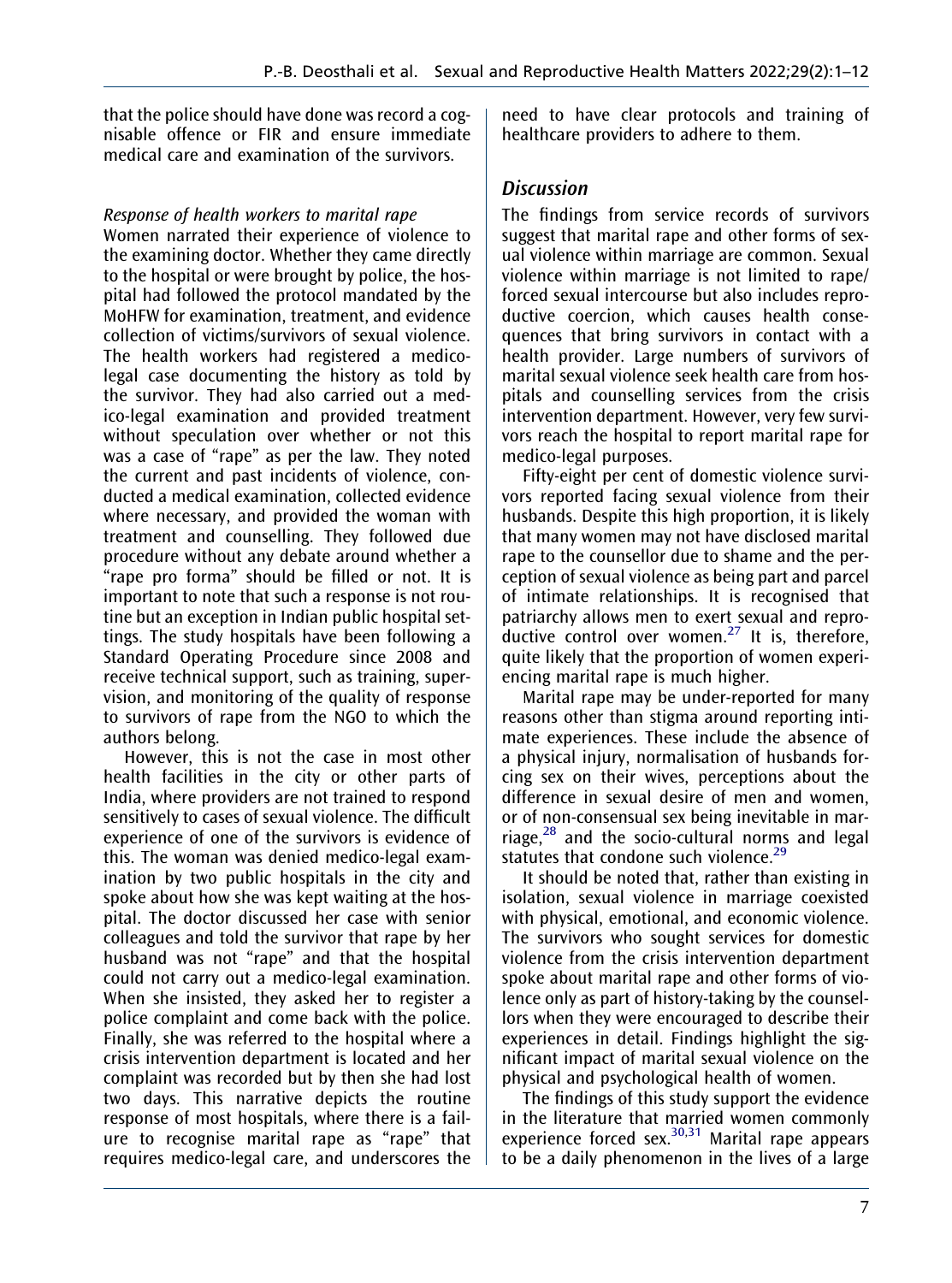number of women, and yet only a few women sought any formal support for marital sexual violence.

The paper presents the case of 18 women who reported marital rape and wanted their complaints to be recorded and their husbands arrested. They did not remain silent because of shame but reported it to the police and the health system. However, the response of the police was found to be very problematic in these cases. As per the amended law, in the cases of women who were separated from their husbands, the police should have promptly registered an offence of rape (against the husband) but no such case was registered, perhaps because of the police's attitude and the lack of standard protocols. The perception about marital rape amongst the police is that it is "part and parcel" of marriage. They are also influenced by societal norms that justify all forms of domestic violence, including forced sexual intercourse by the husband. Such perceptions prevent them from recognising that even within a marital relationship the consent of women is essential for sexual relationships. There are media reports that the common response of the police towards women reporting marital rape included "go back home and adjust" and "this is an internal matter".<sup>[32](#page-11-7)[,33](#page-11-8)</sup>

The findings from 18 cases make a strong case for marital rape to be recognised as an offence and not to be condoned just because an intimate partner perpetrates it. Not recognising marital rape is unconstitutional and violates a woman's fundamental right to healthy life and dignity. The fact that these 18 women reported marital rape indicated that they had enough of it and wanted justice.

Contrary to the response of the police, the trained health workers in the hospitals from which medico-legal forms are analysed did not compromise on their therapeutic duty. They responded by documenting the women's history and conducting relevant medico-legal examinations and evidence collection. They ensured survivors' access to care and provided an empathetic environment for them to seek redressal. A supportive response by healthcare providers was made possible through ongoing sensitisation and training, implementing Standard Operating Protocols (SoPs), monitoring, and supervision. Given the high occurrence and serious impact of marital rape on women's health, and the lack of legal recourse, the role of health systems is critical in

the provision of supportive care and documentation. Women may not seek any legal or police support but do access treatment for the health consequences of violence. The health consequences of sexual violence must be recognised so that they can be identified and appropriate support provided to women. Several research studies have recommended that social workers, counsellors, doctors, and nurses routinely assess for sexual violence.<sup>34–36</sup> A longitudinal study that included clinical examination of women recommended that healthcare providers ask women with a complaint of STIs about partner sexual violence.<sup>[24](#page-11-9)</sup>

<span id="page-8-1"></span><span id="page-8-0"></span>The experience of the public hospital-based crisis intervention department in this study demonstrates that hospitals geared to respond to VAW could identify abuse based on symptoms, such as vaginal infections, repeated abortions, reluctance to use contraception, multiple pregnancies, boils/swelling on genitals, amongst others. The SoP ensured a sensitive response to women reporting marital rape without speculation over whether it is criminalised or not. In contrast, a study in Bangalore had reported that healthcare providers recognise their critical role in responding to marital sexual violence in India, but their response was constrained due to barriers such as the absence of hospital protocols requiring them to assess signs and symptoms associated with VAW, and high caseload. $37$  The health system can be made more responsive, as evidenced by the crisis intervention department, by allocating resources for training and sensitisation and implementing rights-based SoPs. Such an approach has been found useful and replicated in other settings.<sup>38</sup> The ongoing work on strengthening health systems' response to violence survivors has significant learnings for building an effective and sensitive response of police towards survivors of marital sexual violence.

<span id="page-8-2"></span>The findings of this paper highlight that Exception 2 to Section 375 of the IPC, 1860, that "sexual intercourse or sexual acts by a man with his wife, the wife not being under eighteen years of age is not rape", is problematic. The exception contradicts the Constitution of India and various international covenants and the Protection of Women from Domestic Violence Act (PWDVA) 2005<sup>39</sup> itself. Section 3(a) of the PWDVA defines sexual abuse as "any conduct of sexual nature that abuses, humiliates, degrades or otherwise violates the dignity of a woman", and squarely places spousal sexual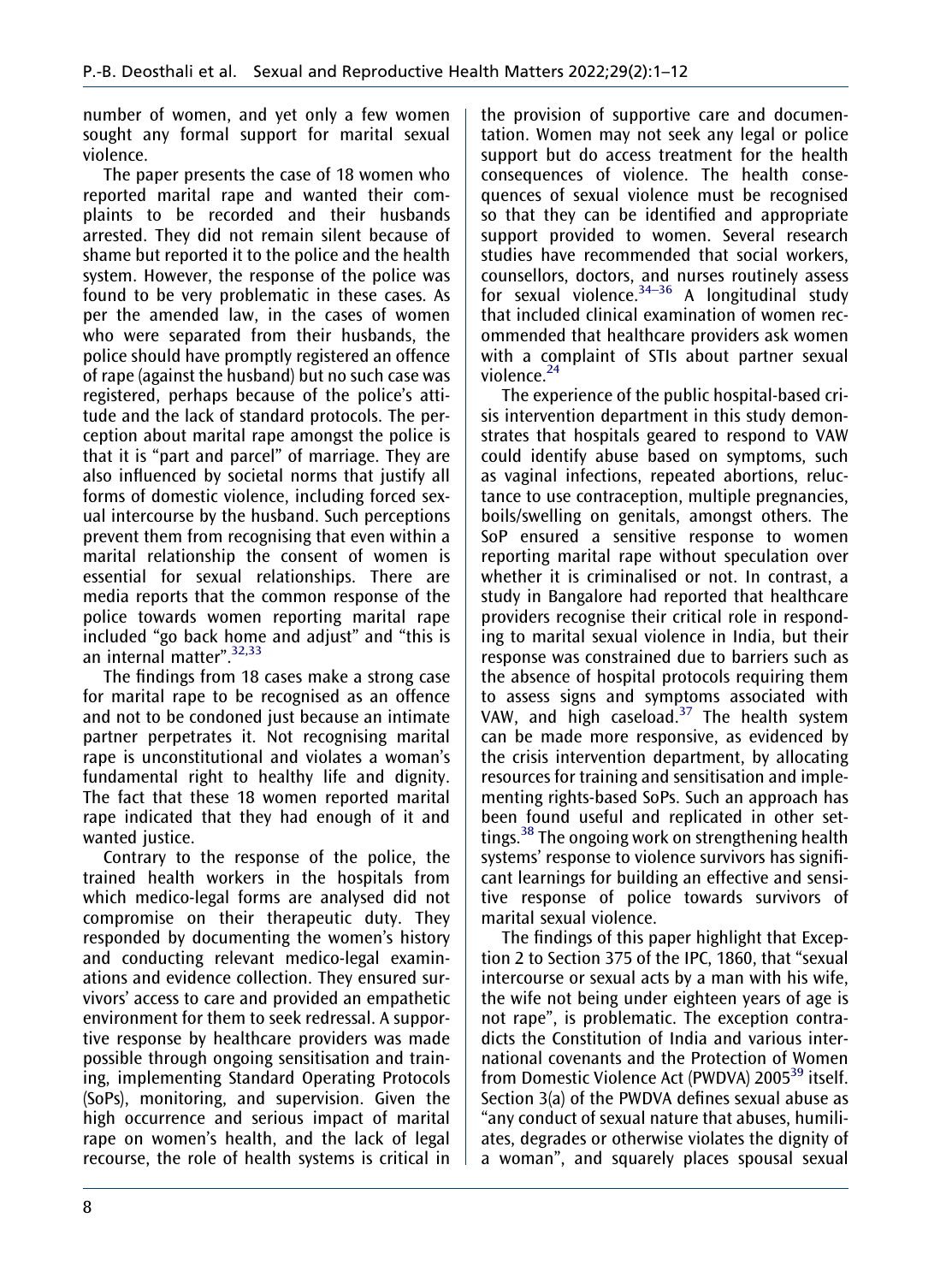violence as a type of domestic violence. Despite the clear legal recognition of sexual violence within marriage by PWDVA, the exception to Section 375 condones rape within marriage. But the PWDVA is civil law. The civil remedy available in such cases is a Protection Order to stop violence and offer compensation and other reliefs to the aggrieved wife. The only criminal law that a woman can use is Section 498A IPC which recognises cruelty within marriage. Cruelty is defined as any conduct that may cause serious injury or harm or drive a woman to commit suicide as a consequence of ongoing abuse. Such a definition raises the bar of evidence very high as women often have no evidence of acts of violence perpe-trated against them.<sup>[40](#page-11-13)</sup> The Supreme Court has rejected cases of marital rape where women reported sexual violence by the husband that included insertion of torches into the vagina, leading to hospitalisation following severe haemorrhage.<sup>[41](#page-11-14)</sup>

One of the recommendations of the Justice Verma Committee that was set up after the Nirbhaya case described above was that marital rape be penalised. (Verma Committee Report, 2013). In 2014, the Special Rapporteur on Violence Against Women also recommended "the amendment of Criminal Law (Amendment), Act 2013 [to] include a definition of marital rape as a criminal offence". [42](#page-11-15) In 2015, the Pam Rajput Committee appointed by the Government of India to study the status of women in India strongly recommended that marital rape be criminalised and argued that marriage does not presume  $\arctan \frac{43}{4}$  $\arctan \frac{43}{4}$  $\arctan \frac{43}{4}$ 

International criminal law has a broad definition of rape that includes various invasive acts perpetrated by and against people of any sex or gender. It also recognises rape within marriage as a crime. In the last decade or so, several countries have amended national laws to align with these human rights standards. Such amendments are critical in ensuring access to health care and other services for redressal. There are still 36 countries in the world that do not criminalise marital rape, of which India is one.

Recognising marital rape as an offence and criminalising it will ensure that the police and other law enforcement agencies are mandated to respond to marital rape and not to trivialise it. As women have inevitable contact with the health system, doctors, nurses, and hospitalbased crisis centres can play a critical role in supporting women.[44](#page-11-17) Thus, the penalisation of marital rape and sensitisation of the health system and police can help build a sensitive response of police towards survivors of sexual violence.

# Conclusion

The resistance to including marital rape as an offence in the existing definition of rape is rooted in patriarchal values and gender norms that define the "duties" of a wife. The marital exemption to rape is based on implied consent. The data presented here make a strong case for recognising marital rape as a crime. Removing marital exemption to rape requires policy and institutional support and allocation of resources for necessary infrastructure, human resources, and staff capacity building. The health system can play a critical role in documenting the present and past incidents of sexual violence and can help the survivor access care and justice. Whether or not the law recognises an incident of violence as an offence, the role of health professionals is to provide treatment and refer the survivor to support services. The police also must follow due process, listen to what the woman says, record her complaint and help her seek supportive services.

# Limitations of the study

The primary limitation to generalising the findings of this study is that the analysis is based on service records of women who could reach the public hospital, not on population data. Moreover, since the data is based on selfreporting by women, rape and sexual violence within marriage may be more common than reported in this study.

# Acknowledgements

We would like to extend our sincere gratitude to members of CEHAT's Programme Development Committee and Anusandhan Trust Institutional Ethics Committee for reviewing the project at different stages. We would like to thank Chitra Joshi, Mrudula Sawant, Sujata Ayarkar, Aarthi Chandrasekhar and Rajeeta Chavan for providing counselling services to the survivors of violence.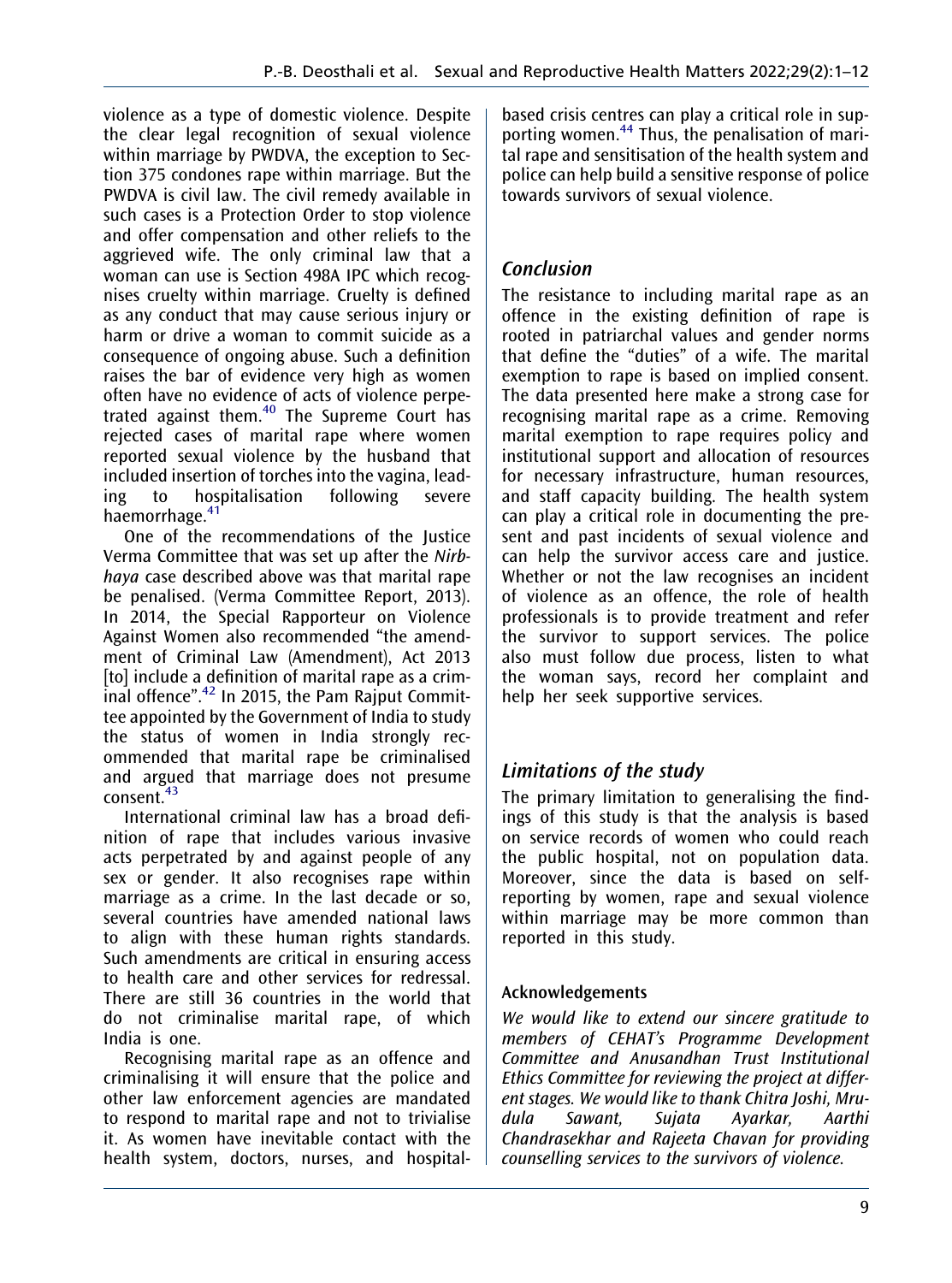## Disclosure statement

No potential conflict of interest was reported by the author(s).

# Funding

This project was funded through the American Jewish World Service (AJWS)

## References

- <span id="page-10-0"></span>1. Gupta B, Gupta M. Marital rape: current legal framework in India and the need for change. Galgotias J Legal Stud. [2013;](#page-1-1)1(1).
- <span id="page-10-1"></span>2. Gupta A. Reporting and incidence of violence against women in India. Res Inst Compassionate Econ. [2014;](#page-2-2)30. [https://riceinstitute.org/research/reporting-and](https://riceinstitute.org/research/reporting-and-incidence-of-violence-against-women-in-india/)[incidence-of-violence-against-women-in-india/](https://riceinstitute.org/research/reporting-and-incidence-of-violence-against-women-in-india/).
- <span id="page-10-2"></span>3. Madhivanan P, Krupp K, Reingold A. Correlates of intimate partner physical violence among young reproductive-age women in mysore. India. Asia Pac J Public Health. [2014](#page-2-3);26 (2):169–181.
- <span id="page-10-3"></span>4. Santhya KG, Haberland N, Ram F, et al. Consent and coercion: examining unwanted sex among married young women in India. Int Fam Plan Perspect. [2007](#page-2-4);33 (3):124–132.
- <span id="page-10-4"></span>5. Barker G, Contreras M, Heilman B, et al. Evolving men: initial results from the International Men and Gender equality Survey (IMAGES). Washington (DC): International Center for Research on Women (ICRW) and Rio de Janeiro: Instituto Promundo; [2011.](#page-2-5)
- <span id="page-10-5"></span>6. Krishnan S. Gender, caste, and economic inequalities and marital violence in rural South India. Health Care Women Int. [2005;](#page-2-6)26(1):87–99.
- <span id="page-10-6"></span>7. Panchanadeswaran S, Koverola C. The voices of battered women in India. Violence Against Women. [2005;](#page-2-7)11 (6):736–758.
- <span id="page-10-7"></span>8. Koenig MA, Stephenson R, Ahmed S, et al. Individual and contextual determinants of domestic violence in North India. Am J Public Health. [2006;](#page-2-8)96(1):132–138.
- <span id="page-10-8"></span>9. International Institute for Population Sciences (IIPS) and ICF. National Family Health Survey (NFHS-5), 2019-20. Mumbai: IIPS; [2021.](#page-2-9)
- <span id="page-10-9"></span>10. Chhabra S. Sexual violence among pregnant women in India. J Obstet Gyn Res. [2008](#page-2-10);34(2):238–241.
- <span id="page-10-10"></span>11. Varma D, Chandra PS, Thomas T, et al. Intimate partner violence and sexual coercion among pregnant women in India: relationship with depression and posttraumatic stress disorder. J Affect Disord. [2007;](#page-2-11)102(1– 3):227–235.
- <span id="page-10-11"></span>12. Arora S, Deosthali PB, Rege S. Effectiveness of a counselling intervention implemented in antenatal setting

# ORCID

Padma-Bhate Deosthali **b** [http://orcid.org/0000-](http://orcid.org/0000-0001-8379-8297) [0001-8379-8297](http://orcid.org/0000-0001-8379-8297) Sanjida Arora [http://orcid.org/0000-0003-4719-](http://orcid.org/0000-0003-4719-9646) [9646](http://orcid.org/0000-0003-4719-9646)

for pregnant women facing domestic violence: a preexperimental study. BJOG: Int J Obstet Gyn. [2019;](#page-2-12)126 (S4):50–57.

- <span id="page-10-12"></span>13. Kalra G, Bhugra D. Sexual violence against women: understanding cross-cultural intersections. Indian J Psychiatry. [2013;](#page-2-13)55(3):244–249.
- 14. Devries KM, Mak JY, Bacchus LJ, et al. Intimate partner violence and incident depressive symptoms and suicide attempts: a systematic review of longitudinal studies. PLoS Med. [2013;](#page-3-0)10(5):e1001439.
- 15. Paras ML, Murad MH, Chen LP, et al. Sexual abuse and lifetime diagnosis of somatic disorders: a systematic review and meta-analysis. JAMA. 2009;302 (5):550–561.
- 16. Chen PH, Rovi S, Vega M, et al. Relation of domestic violence to health status among hispanic women. J Health Care Poor Underserved. 2009;20(2):569–582.
- <span id="page-10-13"></span>17. Shields NM, Hanneke CR. Attribution processes in violent relationships: perceptions of violent husbands and their wives. J Appl Soc Psychol. [1983;](#page-3-1)13(6):515–527.
- <span id="page-10-14"></span>18. Campbell JC, Soeken KL. Forced sex and intimate partner violence: effects on women's risk and women's health. Violence Against Women. [1999](#page-3-1);5(9):1017–1035.
- 19. Chan RL, Martin SL. Physical and sexual violence and subsequent contraception use among reproductive-aged women. Contraception. [2009](#page-3-2);80(3):276–281.
- 20. Silverman JG. Key to prevent HIV in women: reduce genderbased violence. Lancet (London, England). 2010;376 (9734):6–7.
- 21. Stephenson R, Koenig MA, Acharya R, et al. Domestic violence, contraceptive use, and unwanted pregnancy in rural India. Stud Fam Plann. 2008;39(3):177–186.
- 22. Jejeebhoy S, Koenig M, Elias C. Investigating reproductive tract infections and other gynecological disorders: a multidisciplinary research approach. Cambridge: Cambridge University Press; [2003.](#page-3-3)
- 23. Martin SL, Matza LS, Kupper LL, et al. Domestic violence and sexually transmitted diseases: the experience of prenatal care patients. Public Health Rep. 1999;114 (3):262–268.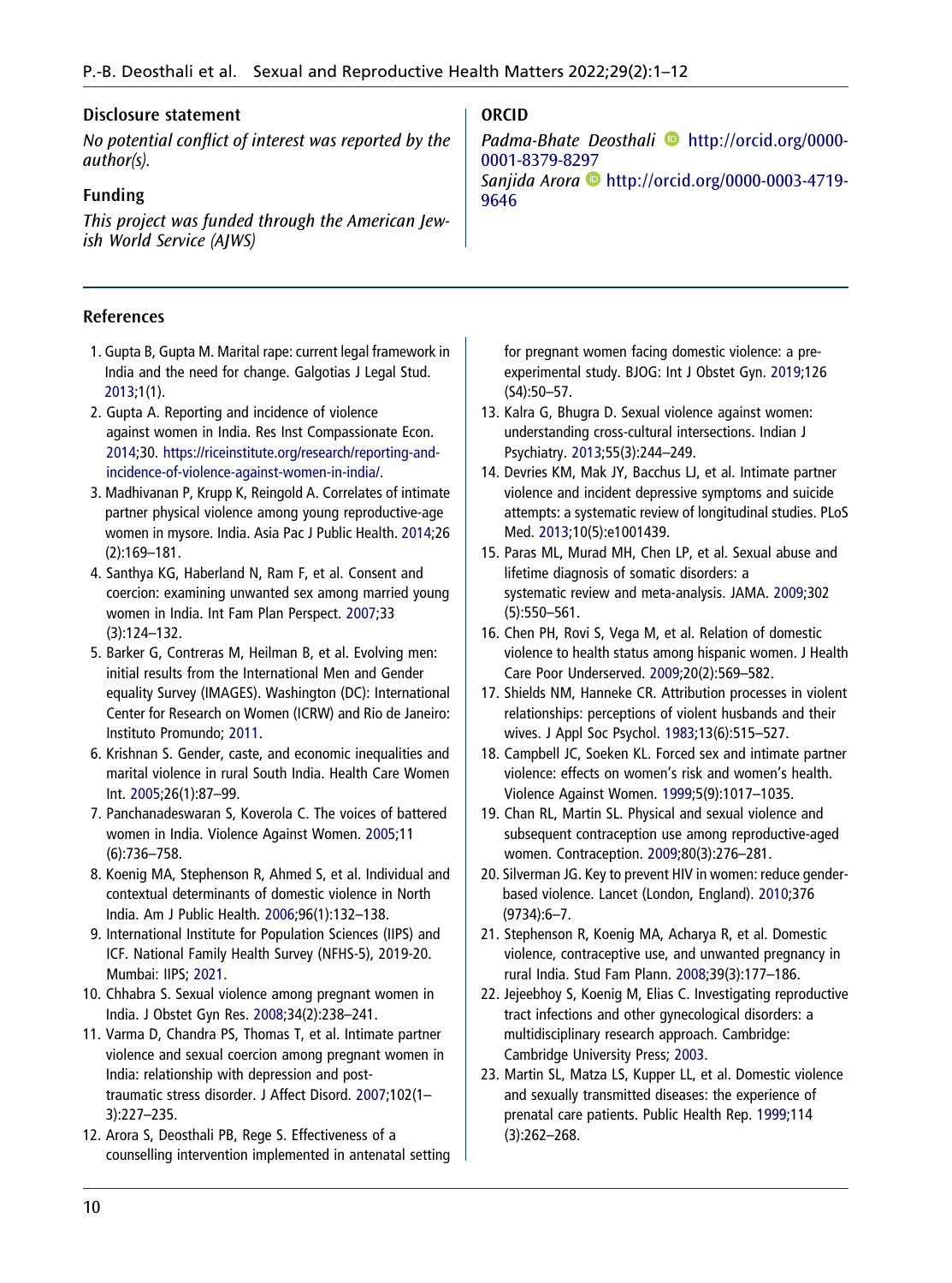- <span id="page-11-9"></span>24. Weiss HA, Patel V, West B, et al. Spousal sexual violence and poverty are risk factors for sexually transmitted infections in women: a longitudinal study of women in Goa, India. Sex Transm Infect. [2008;](#page-8-0)84(2):133–139.
- <span id="page-11-0"></span>25. Chowdhary N, Patel V. The effect of spousal violence on women's health: findings from the Stree Arogya Shodh in Goa, India. J Postgrad Med. [2008;](#page-3-4)54(4):306–312.
- <span id="page-11-1"></span>26. Johri M, Morales RE, Boivin J-F, et al. Increased risk of miscarriage among women experiencing physical or sexual intimate partner violence during pregnancy in Guatemala city, Guatemala: cross-sectional study. BMC Pregnancy Childbirth. [2011](#page-3-5);11:49.
- <span id="page-11-2"></span>27. Hierro G, Marquez I. Gender and power. Hypatia. [1994](#page-7-0);9 (1):173–183.
- <span id="page-11-3"></span>28. Maitra S, Schensul SL. Reflecting diversity and complexity in marital sexual relationships in a low-income community in Mumbai. Culture, Health and Sexuality. [2002;](#page-7-1)4(2):13 3–1151.
- <span id="page-11-4"></span>29. Yllö K, Torres MG. Marital rape: consent, marriage, and social change in a global context. London: Oxford University Press; [2016.](#page-7-2)
- <span id="page-11-5"></span>30. Nanda P, Gautam A, Verma R, et al. Study on masculinity, intimate partner violence and son preference in India. New Delhi: 780 International Center for Research on Women; [2014](#page-7-3).
- <span id="page-11-6"></span>31. Santhya KG, Jejeebhoy S Young women's experiences of forced sex within marriage: evidence from India. In: Jejeebhoy SJ, Shah I, Thapa S, editors. Sex without consent: young people in developing countries [Internet]. Zed Books Ltd; 2005 [cited 2022 Mar 8]. Available from: [http://www.](http://www.bloomsburycollections.com/book/sex-without-consent-young-people-in-developing-countries) [bloomsburycollections.com/book/sex-without-consent](http://www.bloomsburycollections.com/book/sex-without-consent-young-people-in-developing-countries)[young-people-in-developing-countries.](http://www.bloomsburycollections.com/book/sex-without-consent-young-people-in-developing-countries)
- <span id="page-11-7"></span>32. Bhandare N. Behind closed doors: marital rape in India. Mint. 2015, May 8. Available from: [https://www.livemint.](https://www.livemint.com/Politics/b6HcnmMqYadNzWAP05FbEO/Behind-closed-doors-Marital-rape-in-India.html) [com/Politics/b6HcnmMqYadNzWAP05FbEO/Behind](https://www.livemint.com/Politics/b6HcnmMqYadNzWAP05FbEO/Behind-closed-doors-Marital-rape-in-India.html)[closed-doors-Marital-rape-in-India.html.](https://www.livemint.com/Politics/b6HcnmMqYadNzWAP05FbEO/Behind-closed-doors-Marital-rape-in-India.html)
- <span id="page-11-8"></span>33. Srivastava R. Marital rape: the statistics show how real it is. The Hindu. 2016 Jun 30. Available from: [https://www.](https://www.thehindu.com/news/cities/mumbai/Marital-rape-the-statistics-show-how-real-it-is/article14410173.ece) [thehindu.com/news/cities/mumbai/Marital-rape-the](https://www.thehindu.com/news/cities/mumbai/Marital-rape-the-statistics-show-how-real-it-is/article14410173.ece)[statistics-show-how-real-it-is/article14410173.ece](https://www.thehindu.com/news/cities/mumbai/Marital-rape-the-statistics-show-how-real-it-is/article14410173.ece).
- 34. Finkelhor D, Yllö K. Rape in marriage. In: MB Straus, editor. Abuse and victimisation across the life span: The Johns Hopkins series in contemporary medicine and public health. Baltimore (MD): Johns Hopkins University Press; [1988](#page-8-1). p. 140–152.
- 35. Shields NM, Resick PA, Hanneke CR. Victims of marital rape. In: Ammerman RT, Hersen M, editors. Treatment of family violence. New York (NY): John Wiley & Sons; 1990. p. 165–182.
- 36. Maman S, Campbell J, Sweat MD, et al. The intersections of HIV and violence: directions for future research and interventions. Social Sci Med (1982). 2000;50(4):459–478.
- <span id="page-11-10"></span>37. Chattopadhyay S. The responses of health systems to marital sexual violence – a perspective from Southern India. J Aggress Maltreat Trauma. [2019](#page-8-2);28(1):47–67.
- <span id="page-11-11"></span>38. Rege S, Bhate- Deosthali S, Ravindran TKS. Violence against women and girls, understanding responses and approaches in the Indian Health Sector. Routledge, India; 2020.
- <span id="page-11-12"></span>39. García-Moreno C, Jansen HAFM, Ellsberg M, et al. WHO multi-country study on women's health and domestic violence against women: initial results on prevalence, health outcomes and women's responses [Internet]. 2005 [cited 2022 Mar 8]. Available from: [https://www.cabdirect.](https://www.cabdirect.org/cabdirect/abstract/20063002089) [org/cabdirect/abstract/20063002089](https://www.cabdirect.org/cabdirect/abstract/20063002089).
- <span id="page-11-13"></span>40. Jaising I. Concern for the dead, condemnation for the living. EPW, 49(30). 2014 Jul 26.
- <span id="page-11-14"></span>41. Agarwal P. India's marital rape victims' lonely battle for justice BBC South Asia. 2015 May 26. [http://www.bbc.](http://www.bbc.com/news/world-asia-india-3) [com/news/world-asia-india-3](http://www.bbc.com/news/world-asia-india-3) 281083 4.
- <span id="page-11-15"></span>42. Manjoo R. U. N. H. C. Refworld | Report of the Special Rapporteur on violence against women, its causes and consequences, Addendum: Mission to India. 2014. Refworld. [cited 19 Jun 2021]. Available from: [https://](https://www.refworld.org/docid/53982c3e4.html) [www.refworld.org/docid/53982c3e4.html](https://www.refworld.org/docid/53982c3e4.html).
- <span id="page-11-16"></span>43. Rajput P. Status of women in India New Delhi: Ministry of Women and Child Development; 2015.
- <span id="page-11-17"></span>44. Bhate-Deosthali P, Rege S, Pal P, et al. Role of the health sector in addressing intimate partner violence in India. 2018;40.

## Résumé

Les violences sexuelles dans le mariage sont communes et se manifestent sous différentes formes, notamment par le viol conjugal. Elles ont de graves conséquences sur la santé physique et mentale et constituent une violation du droit des femmes à la santé sexuelle et reproductive. Le viol conjugal, l'obligation de procréer, l'insertion d'objets dans les parties intimes et le refus du plaisir sexuel sont des formes de violences

# Resumen

La violencia sexual dentro del matrimonio es común y se manifiesta en diversas formas, entre ellas la violación marital. Tiene graves consecuencias para la salud física y mental, y es una violación de los derechos sexuales y reproductivos de las mujeres. La violación marital, coacción reproductiva, inserción de objetos en las partes privadas y la denegación de placer sexual son formas de violencia que sufren las mujeres de manera